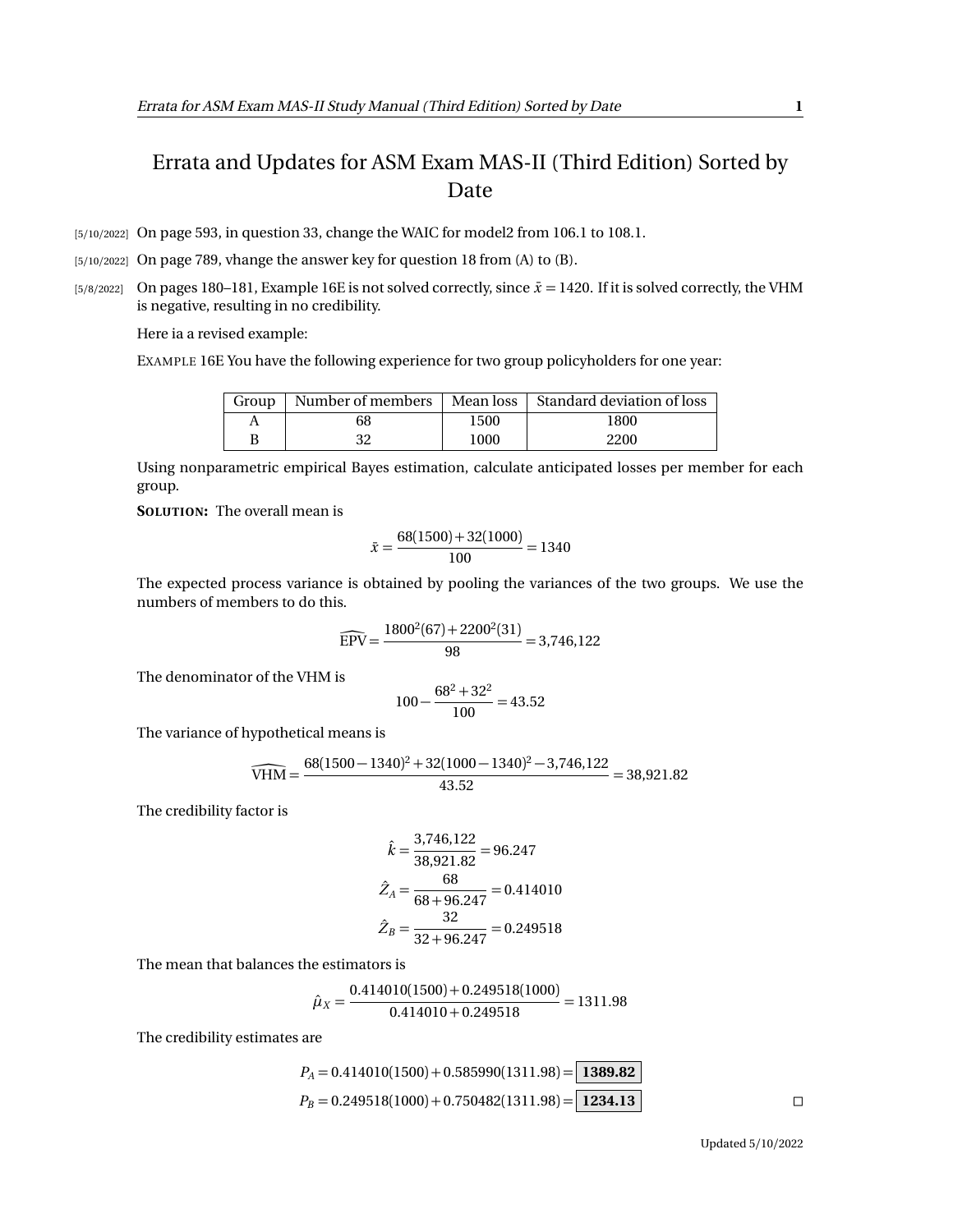[5/8/2022] On page 776, in the solution to question!33 statement I, change 96.7 to 96.2.

[3/31/2022] On page 192, replace the solution to exercise 16.15 with

$$
m = 357 + 222 + 181 = 760
$$
  
\n
$$
\bar{x} = \frac{357(890) + 222(589) + 181(431)}{760} = 692.76
$$
  
\n
$$
\widehat{EPV} = \frac{356(1000^2) + 221(400^2) + 180(400^2)}{760 - 3} = 555,033
$$
  
\n
$$
\widehat{VHM} = \frac{357(890 - 692.76)^2 + 222(589 - 692.76)^2 + 181(431 - 692.76)^2 - 2(555,033)}{760 - (3572 + 2222 + 1812)/760} = 56,922.51
$$
  
\n
$$
k = \frac{555,033}{56,922.51} = 9.7507
$$

The credibility factors are

$$
Z_1 = \frac{357}{357 + 9.7507} = 0.9734
$$

$$
Z_2 = \frac{222}{222 + 9.7507} = 0.9579
$$

$$
Z_3 = \frac{181}{181 + 9.7507} = 0.9489
$$

The credibility-weighted mean, and the prediction, are

$$
\bar{x}^{\text{CRED}} = \frac{0.9734(890) + 0.9579(589) + 0.9489(431)}{0.9734 + 0.9579 + 0.9489} = 638.67
$$

$$
P_C = (0.9734)(890) + (1 - 0.9734)(638.67) = \boxed{\textbf{883.3}}
$$

- [3/29/2022] On page 310, one under the first table, change "grid-approximated prior" to "grid-approximated posterior".
- [3/22/2022] On page 438, one line above Section 36.4, change "highest WAIC" to "lowest WAIC".
- [3/22/2022] On page 446, in the solution to exercise 36.3, on the seventh line, change 0.177759 to 0.717759..
- [3/6/2022] On page 302, replace the solution to exercise 26.6 with

Mean Group  $#3$  splits the treatments into four categories:  $\{2\}$ ,  $\{1,3\}$ ,  $\{4,6\}$ ,  $\{5,7,8\}$ . This is 2 more categories than Mean Group #1, for which R indicates 1469 degrees of freedom. Thus a model using Mean Group #3 would have 1467 degrees of freedom for each fixed effect. Notice that the full model, with all 8 treatments, has  $1463$  degrees of freedom, four less than mean group #3 which has four fewer groups than the full model, and two more than mean group #1 which has two fewer groups than mean group #3.

- [2/17/2022] On page 129, in exercise'11.13, on the line below the table, change "given than" to "given that".
- $[10/3/2021]$  On page 498, in the graph of answer choice (B),  $t_1$  and  $t_3$  should be interchanged, so that the graph looks like this: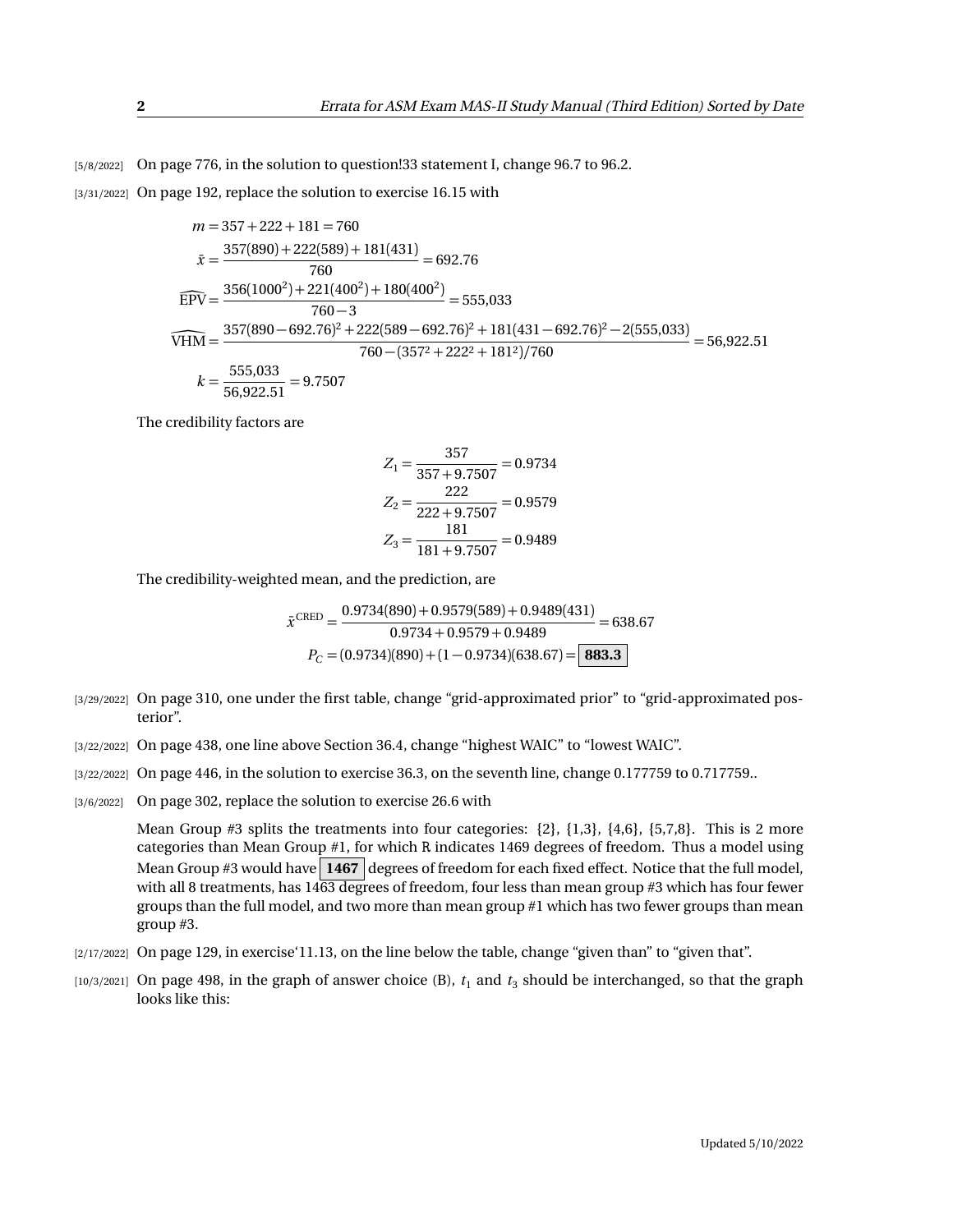

[9/26/2021] On page 763, replace the solution to question 1 with:

Model 4 is nested within Model 3 which is nested in Model 2 which is nested in Model 1. Model 2 is also nested within Model 5.

Model 2 deletes one random effect from Model 1, so REML is needed for both of them. Model 3 deletes a fixed effect from Model 2, so ML is needed for both. Model 4 deletes a random effect from Model 3, so REML is needed for both of them. We see that the REML runs of Model 1, Model 2, and Model 3 are all used. REML and Model 2 REML are used, but Model 3 REML is not used. **(E)**

- [9/9/2021] On page 485, in the solution to exercise 38.10, on the last line, change "one N" to "two Ns".
- $_{[9/9/2021]}$  On page 486, in the solution to exercise 38.15, the signs of the  $\varepsilon_i$  in the table should be reversed; they should also be reversed in the two fractions two and five lines below the table. Thus the table and the following lines should read:

| $X_i$ in<br>training set | <b>Nearest</b><br>two points | Fitted value             | $Y_i$ | $\varepsilon_i$ |
|--------------------------|------------------------------|--------------------------|-------|-----------------|
| 4                        | 4,12                         | $\frac{3+15}{2}=9$       | 3     | -6              |
| 7                        | 4,12                         | $\frac{3+15}{2}=9$       | 8     | $^{-1}$         |
| 12                       | 12,14                        | $\frac{15+22}{2} = 18.5$ | 15    | $-3.5$          |
| 14                       | 14,15                        | $\frac{22+30}{2} = 26$   | 22    | $-4$            |
| 15                       | 14,15                        | $\frac{22+30}{2} = 26$   | 30    | $\overline{4}$  |
| 21                       | 15,22                        | $\frac{30+53}{2}$ = 41.5 | 40    | $-1.5$          |
| 22                       | 15,22                        | $\frac{30+53}{2}$ = 41.5 | 53    | 11.5            |

The MSE on the training data is

$$
\frac{(-6)^2 + (-3.5)^2 + (-4)^2 + 4^2 + 11.5^2}{5} = \boxed{42.5}
$$

We divide by 5 since no parameters are estimated.

The MSE on the test data is

$$
\frac{(-1)^2 + (-1.5)^2}{2} = \boxed{1.625}
$$

[9/9/2021] On page 494, in formula (39.5), a 2 is missing from the numerator. The formula is

Residual mean deviance = 
$$
-\frac{2\sum_{m}\sum_{k}n_{mk}\ln\hat{p}_{mk}}{n-|T|}
$$